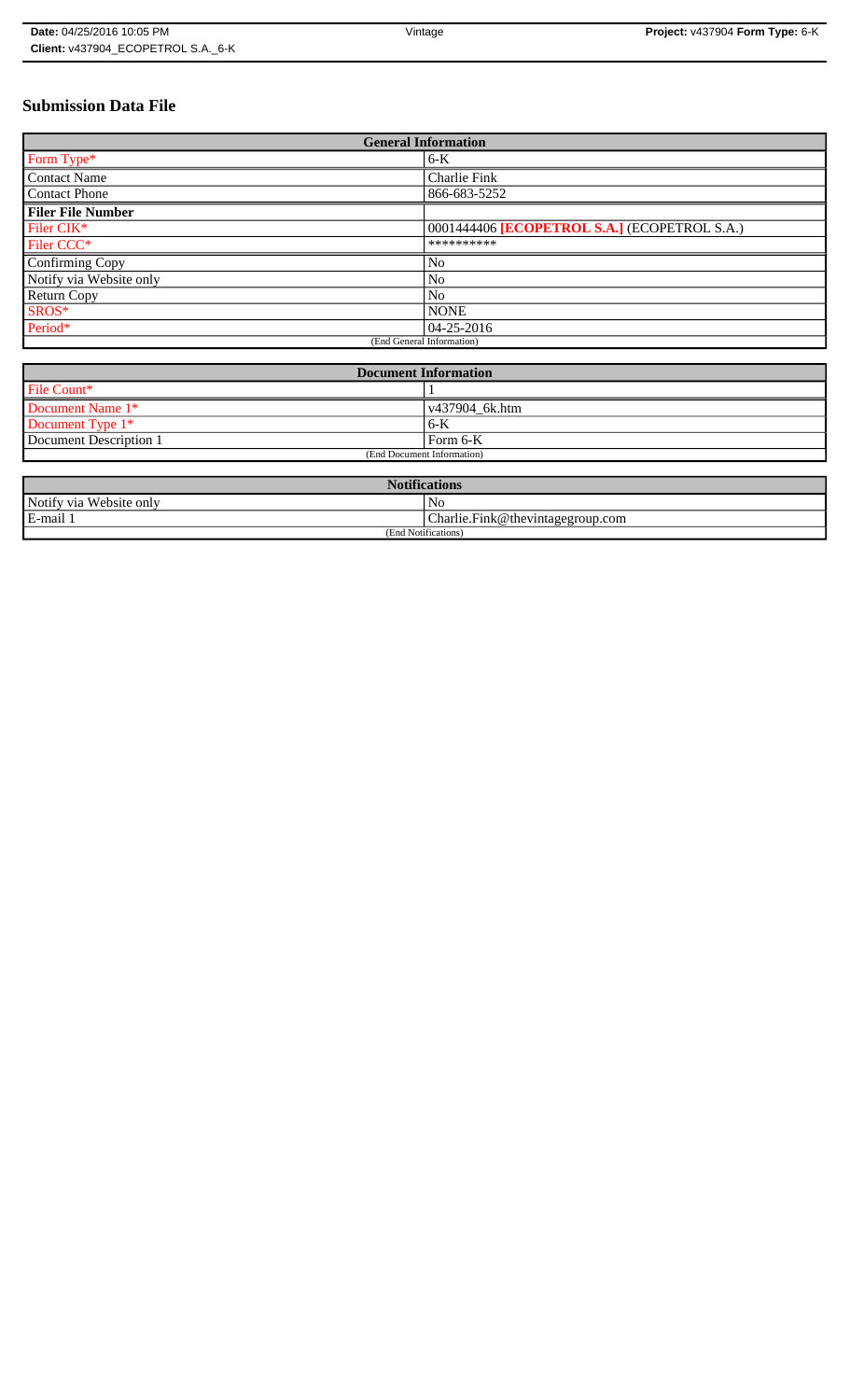#### **UNITED STATES SECURITIES AND EXCHANGE COMMISSION Washington, D.C. 20549**

## **FORM 6-K**

#### **REPORT OF FOREIGN PRIVATE ISSUER PURSUANT TO RULE 13a-16 OR 15d-16 UNDER THE SECURITIES EXCHANGE ACT OF 1934**

For the month of April, 2016 Commission File Number 001-34175

ECOPETROL S.A.

(Exact name of registrant as specified in its charter)

N.A.

(Translation of registrant's name into English)

COLOMBIA

(Jurisdiction of incorporation or organization)

Carrera 13 No. 36 – 24

BOGOTA D.C. – COLOMBIA (Address of principal executive offices)

Indicate by check mark whether the registrant files or will file annual reports under cover of Form 20-F or Form 40-F.

Form 20-F  $\boxtimes$  Form 40-F  $\Box$ 

Indicate by check mark if the registrant is submitting the Form 6-K in paper as permitted by Regulation S-T Rule 101(b)(1)

 $Yes \Box$  No  $\boxtimes$ 

Indicate by check mark if the registrant is submitting the Form 6-K in paper as permitted by Regulation S-T Rule 101(b)(7)

 $Yes \Box$  No  $\boxtimes$ 

Indicate by check mark whether the registrant by furnishing the information contained in this form is also thereby furnishing the information to the Commission pursuant to Rule 12g3-2(b) under the Securities Exchange Act of 1934.

 $Yes \Box$  No  $\boxtimes$ 

If "Yes" is marked, indicate below the file number assigned to the registrant in connection with Rule 12g3-2(b): 82-  $N/A$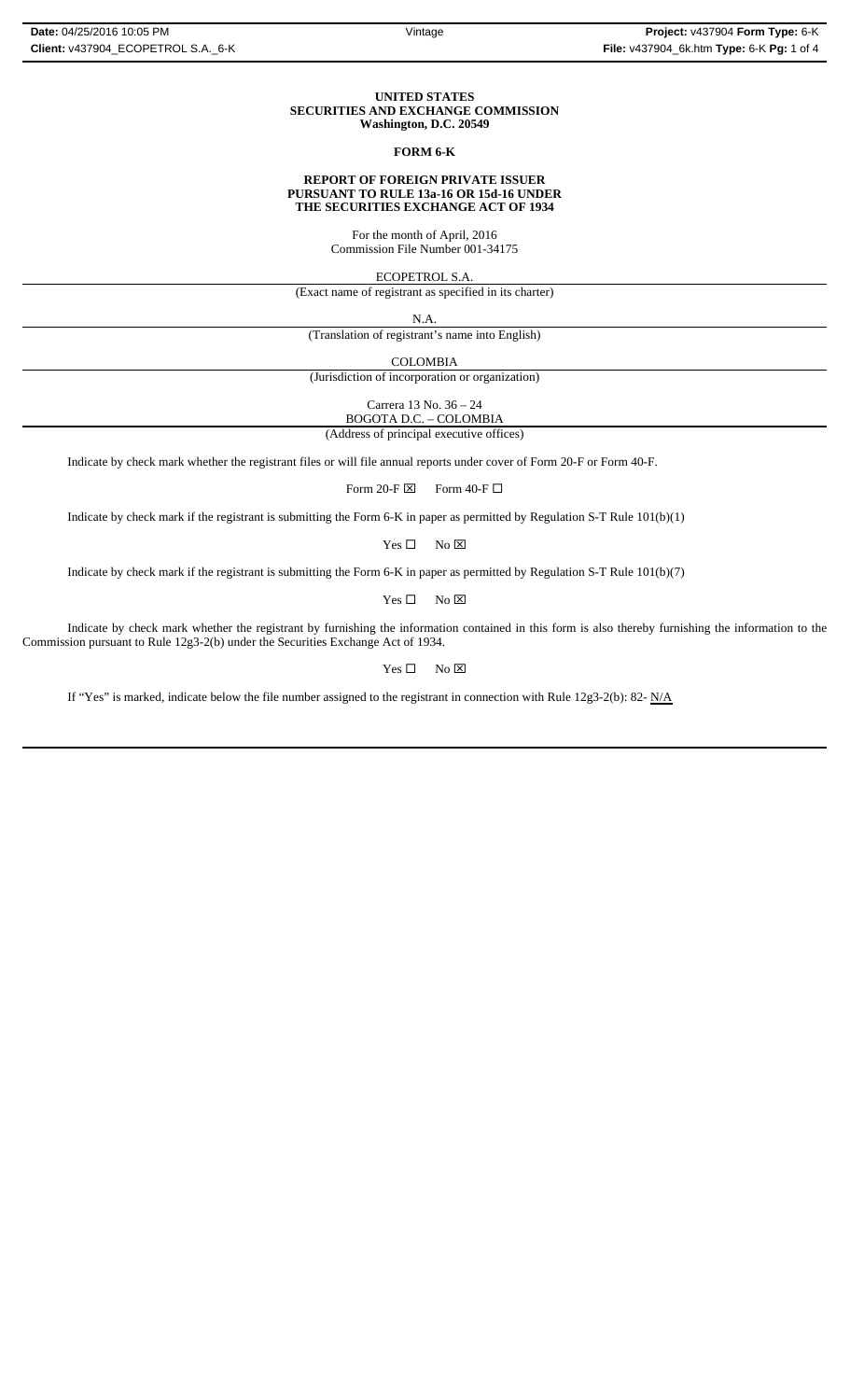# **Ecopetrol S.A.'s Board of Directors Approves Membership of its Committees**

Ecopetrol S.A. (BVC: ECOPETROL; NYSE: EC) hereby reports that its Board of Directors has approved at its meeting on April 22, 2016 the following appointments:

- Chairman of the Board of Directors: Carlos Cure
- Vice Chairman of the Board of Directors: Roberto Steiner

In addition, the Board of Directors has approved the membership of its committees, which will be as follows:

# **Audit and Risk Committee:**

- Jaime Ardila ( financial-accounting expert in accordance with SOX Law requirements for the period 2016 2017)
- Horacio Ferreira
- Jorge Pinzón
- Joaquín Moreno

#### All of these directors are independent.

# **Corporate Government and Sustainability Committee:**

- Jorge Pinzón
- Roberto Steiner
- Horacio Ferreira
- Carlos Cure

### **Compensation and Nomination Committee:**

- Minister of Finance and Public Credit
- Roberto Steiner
- Gustavo Carvajal
- Carlos Cure

#### **Business Committee:**

- Minister of Finance and Public Credit
- Director of the National Planning Agency of Colombia
- Joaquín Moreno
- Carlos Cure
- Gustavo Carvajal
- Jaime Ardila
- Horacio Ferreira

-----------------------------------------

**Bogotá, April 25, 2016**

*Ecopetrol is the largest company in Colombia and is an integrated oil & gas company; it is among the top 50 oil companies in the world and among the four top ones in Latin America. Besides Colombia - where it generates over 60% of the national production - it has exploration and production activities in Brazil, Peru & the US (Gulf of Mexico). Ecopetrol owns the largest refinery in Colombia and most of the pipeline and multi-product pipeline network in the country, and is significantly increasing its participation in bio-fuels.*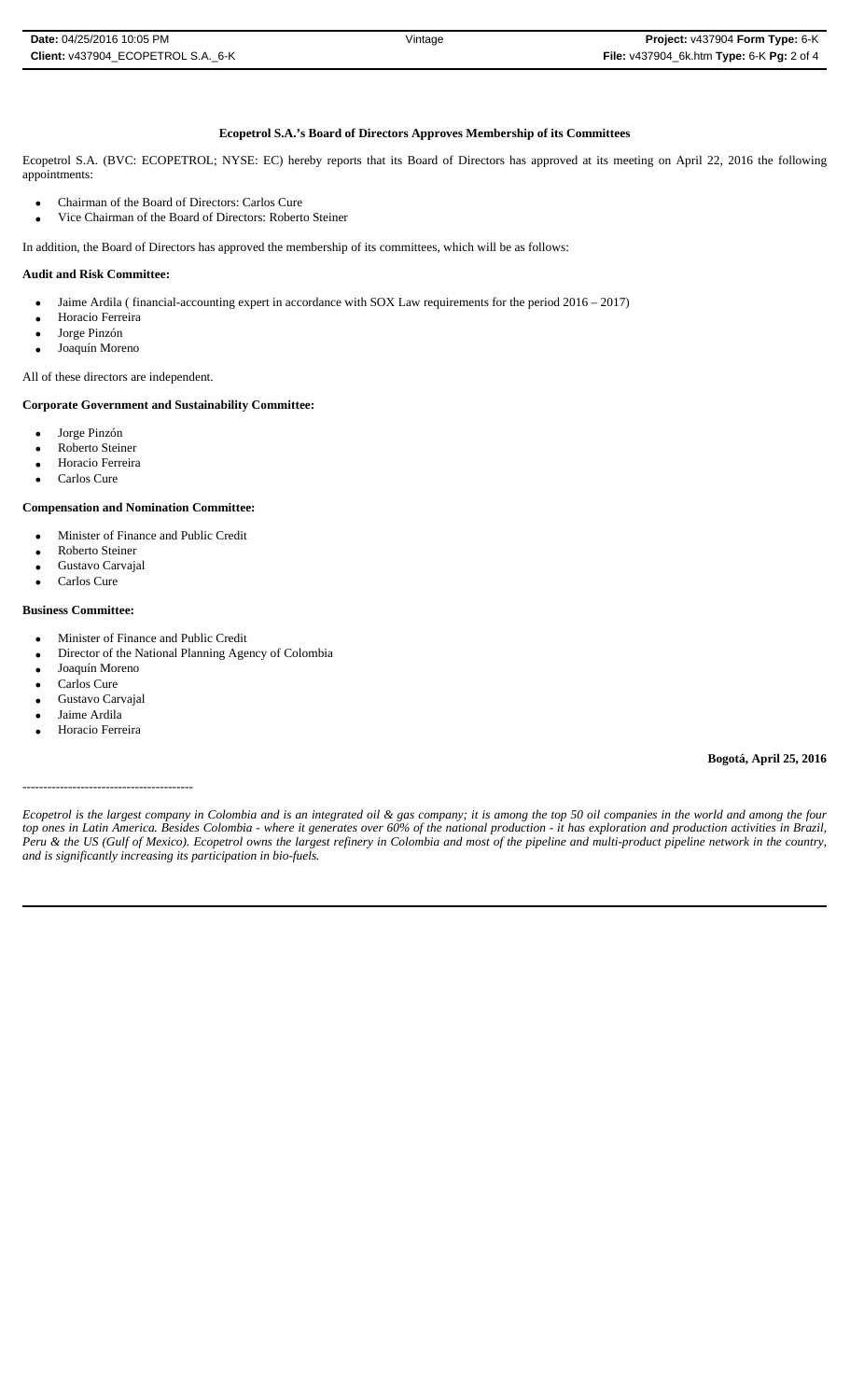*This release contains statements that may be considered forward looking statements within the meaning of Section 27A of the U.S. Securities Act of 1933 and Section 21E of the U.S. Securities Exchange Act of 1934. All forward-looking statements, whether made in this release or in future filings or press releases or orally, address matters that involve risks and uncertainties, including in respect of the Company's prospects for growth and its ongoing access to capital to fund the Company's business plan, among others. Consequently, changes in the following factors, among others, could cause actual results to differ materially from those included in the forward-looking statements: market prices of oil & gas, our exploration and production activities, market conditions, applicable regulations, the exchange rate, the Company's competitiveness and the performance of Colombia's economy and industry, to mention a few. We do not intend, and do not assume any obligation to update these forward-looking statements.*

### **For further information, please contact:**

**Head of Corporate Finance and Investor Relations** María Catalina Escobar Phone: (+571) 234 5190 E-mail: investors@ecopetrol.com.co

**Media Relations (Colombia)**  Jorge Mauricio Tellez Phone: + 571-234-4329 e-mail: mauricio.tellez@ecopetrol.com.co